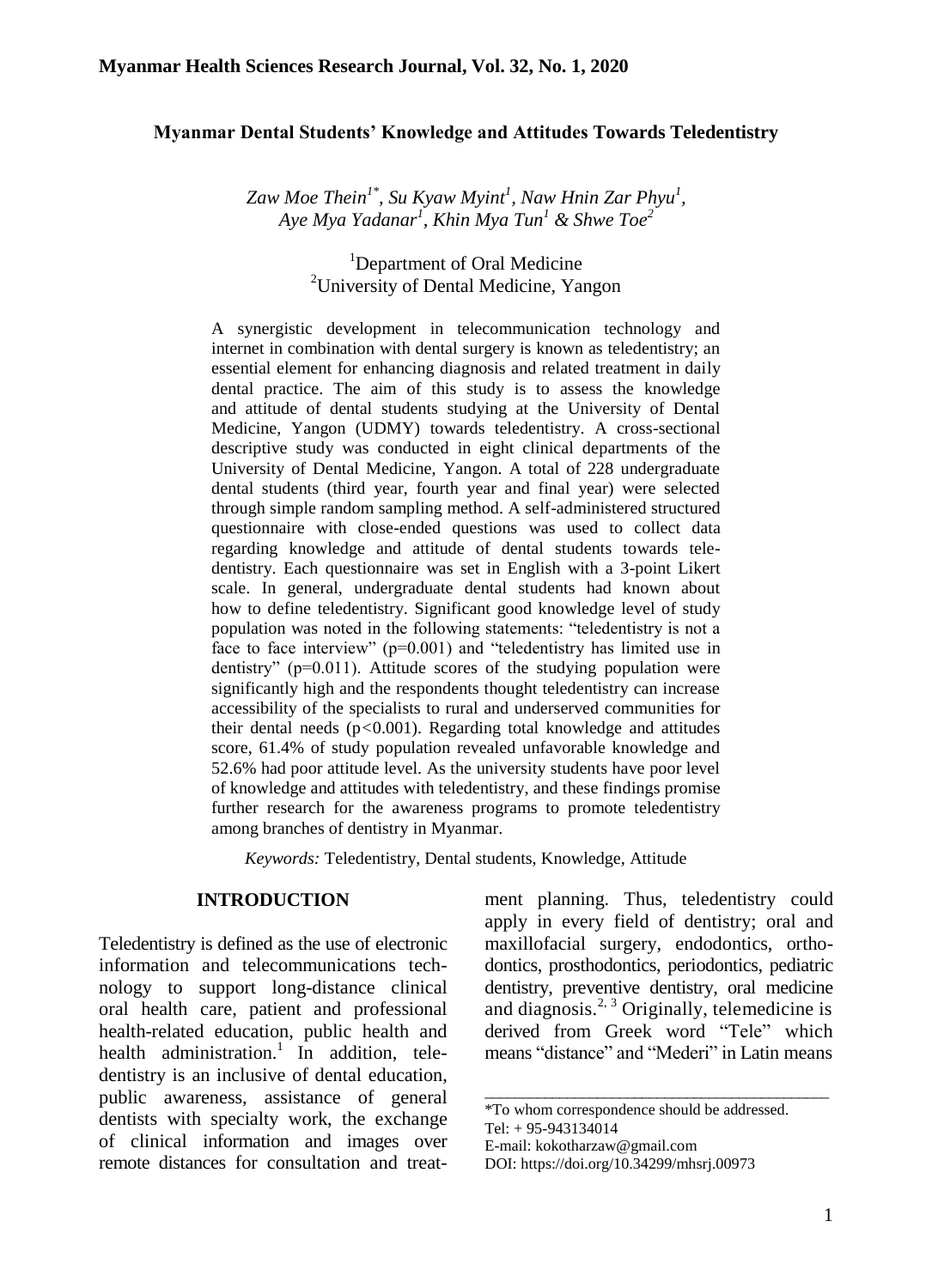"to heal".<sup>4</sup> Teledentistry is now accepted as useful tools for communicating among health professionals and even, educating dental students. It could be additionally useful in imparting basic knowledge to patients regarding dental health care thereby improving the oral health care facilities to the dental patients.<sup>5, 6, 7</sup> Teledentistry could imply in an urban setup as well as in rural areas. In the former setting, a dental patient under severe distress or in a state of medical emergency would be able to seek a medical physician via teledentistry, but also in rural areas, where money and distance to seek an emergency dental treatment is a major barrier. Again, rural people as well as migrants or undeserved people in urban community who have troubles of minimum or almost no treatment facilities is an ideal example of "inverse care law".<sup>8</sup> According to previous work, it is believed that teledentistry will reduce the problems related to shortage of dental specialists, access, cost, efficiency and quality of dental services.<sup>3</sup>

Thus, it is essentially needed to imply the knowledge of teledentistry to be incorporated in teaching program of future generation dentists. Generally, dental students need to learn about teledentistry during their undergraduate course, for instance, using intraoral camera, sending of recorded images to specialist dentist like orthodontist for review, to provide referral and treatment recommendation. In addition, if the knowledge related to teledentistry in university students was explored in this study, further plans may be needed to implement in the learning/teaching process. Hence, the present study was conducted with the aim to assess the knowledge and attitude levels regarding teledentistry among the dental students at the University of Dental Medicine, Yangon (UDMY).

# **MATERIALS AND METHODS**

A cross-sectional descriptive study was conducted in eight clinical departments of University of Dental Medicine, Yangon as follows: Department of Oral and Maxillofacial Surgery, Oral Medicine, Conservative

Dentistry, Periodontology, Prosthodontics, Pediatric Dentistry, Orthodontics, Preventive and Community Dentistry during 2018. A self-administered structured questionnaire with close-ended questions was used to collect data regarding knowledge and attitude of dental students towards teledentistry. The participants for this study were 228 undergraduate dental students (third, fourth and final year) who are studying at the different clinical departments of UDMY. A study group of participants was selected by simple random sampling method. The questionnaires were designed in English, adapted and modified from Singh and Suma.<sup>9</sup> These questionnaires were divided into three main parts. The first part contained questions related to the socio-demographic data such as age, gender, educational level and hours of internet usage. The second part was designed to measure knowledge regarding the teledentistry (8 items). The third part was designed to measure attitude of dental students towards teledentistry (8 items). Each questionnaire was set with a 3-point Likert response scale ranging from 3 (Agree), 2 (Neutral) and 1 (Disagree). These questionnaires were validated and pretested prior to data collection.

# *Statistical analysis*

The recoded data were compiled, encoded, entered into SPSS 20.0 software and analyzed. The mean, standard deviation and the range for the overall sample for knowledge and attitude were calculated. Further the raw scores for knowledge and attitude were converted to percentage. Knowledge score above the mean is assumed as good knowledge level and below mean is assumed as the poor knowledge level. Attitude score above mean is assumed as good attitude level and below mean is assumed as the poor attitude level. Level of significance was fixed at p<0.05. Frequencies, means and standard deviations as part of descriptive statistics were used to describe the data. Chi-square test was performed to assess whether the knowledge and attitude vary according to socio-demographic characteristics and level of education of students towards teledentistry.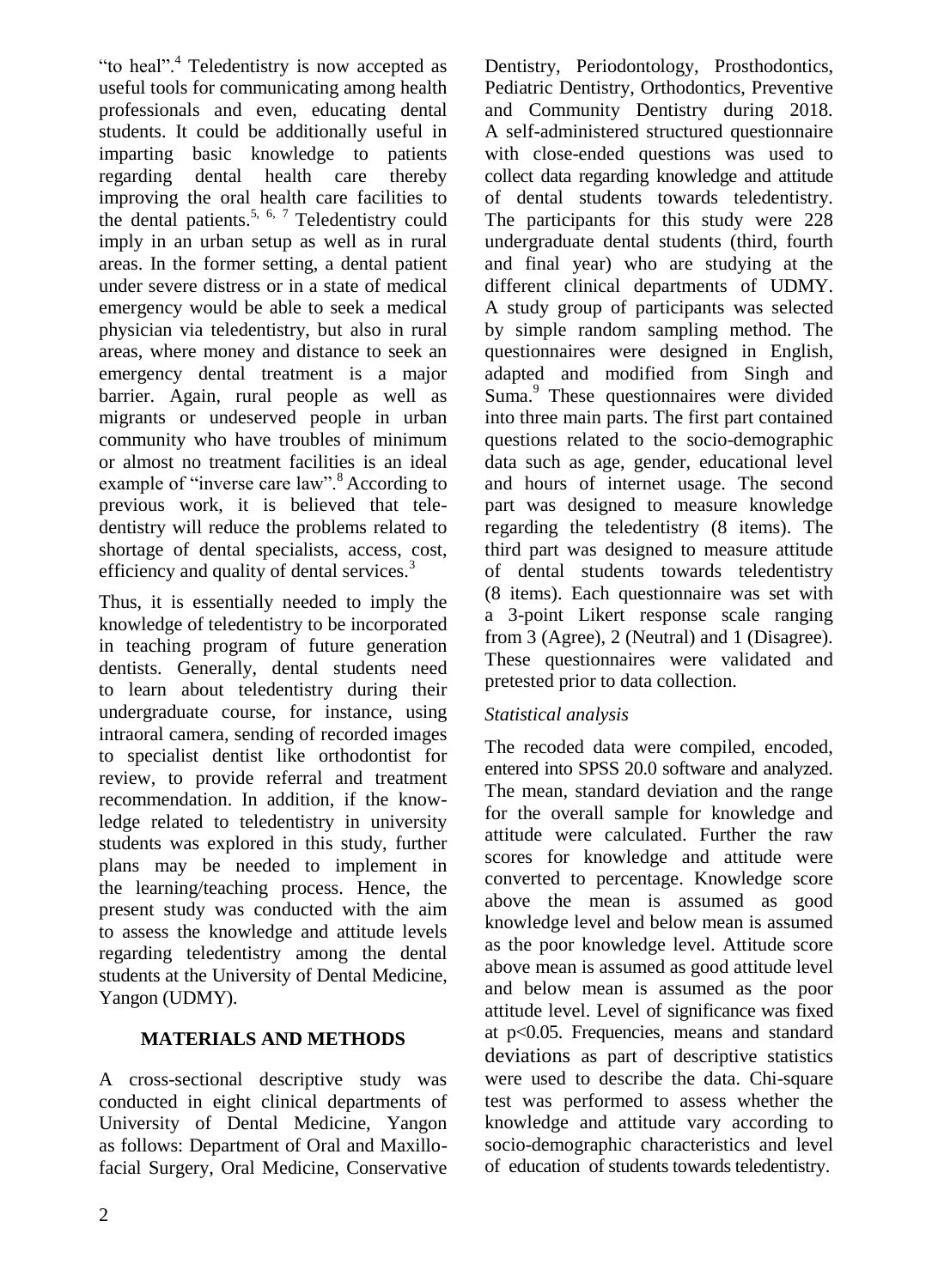This study was approved by Research Ethical Review Committee of the University of Dental Medicine, Yangon.

#### **RESULTS**

A total of 228 dental students, 73.7%  $(n=168)$  male and  $26.3\%$   $(n=60)$  female participated in this study. Among the study population, 50.4% (n=115) of dental students were 15-20 years age group, 49.1% (n=112) were 21-25 years age group and  $0.4\%$  (n=1) were 26-30 years age group. Majority of dental students  $(78.1\% , n=178)$ surfed on internet more than 2 hours per day. Most students used internet access by using their hand phones i.e. 68.4% (n=156) and 31.1% (n=71) of students used internet via personal computer as well as hand phones (Table 1).

Table 1. Characteristics of the dental students  $(n=228)$ 

| Socio-demographic data of students                      | $n\frac{6}{6}$ |
|---------------------------------------------------------|----------------|
| Age (year)                                              |                |
| 15-20                                                   | 115(50.4)      |
| $21 - 25$                                               | 112(49.1)      |
| 26-30                                                   | 1(0.4)         |
| Sex                                                     |                |
| Male                                                    | 168(73.7)      |
| Female                                                  | 60(26.3)       |
| Level of education (year)                               |                |
| Third year                                              | 76(33.3)       |
| Fourth                                                  | 76(33.3)       |
| Final                                                   | 76(33.3)       |
| Level of internet access per day (in general)<br>(hour) |                |
| -1                                                      | 9(3.9)         |
| $1 - 2$                                                 | 41(18.0)       |
| >2                                                      | 178(78.1)      |
| Types of internet access                                |                |
| Phone                                                   | 156(68.4)      |
| Personal computer                                       | 1(0.4)         |
| Both                                                    | 71(31.1)       |

Majority of students from final year (96.1%), fourth year (93.4%) and third year (80.3%) knew well about what is teledentistry. In this study, 68.4% of final year students and 67.1% of fourth year students understood that the teledentistry is not a face-to-face interview. However, more than 50% of third BDS students were not sure about this. Majority of the students from final BDS (61.8%), but 42.1% of fourth and 36.8% of third BDS students knew that teledentistry has limited use in dentistry (Table 2).

Table 2. Comparison of qualifications with dental students' responses in knowledge (n=228)

|                                                             | 3 <sup>rd</sup> | $4^{\text{th}}$ | Final          | Total     | Chi-          | р        |
|-------------------------------------------------------------|-----------------|-----------------|----------------|-----------|---------------|----------|
|                                                             | BDS             | <b>BDS</b>      | <b>BDS</b>     | $(100\%)$ | square        | value    |
|                                                             |                 | $(\%)$ $(\%)$   | $(\%)$         |           |               |          |
| Teledentistry is the practice of use of computer telecom-   |                 |                 |                |           |               |          |
| munication services, etc to diagnosis and provide           |                 |                 |                |           |               |          |
| advice about treatment over a                               |                 |                 |                | distance  |               |          |
| Agree                                                       | 80.3            | 93.4            | 96.1           | 89.9      |               |          |
| Neutral                                                     | 18.4            | 5.3             | 3.9            | 9.2       | 11.699        | $0.006*$ |
| Disagree                                                    | 1.3             | 1.3             | 0              | 0.9       |               |          |
| Teledentistry is not a face-to-face interview               |                 |                 |                |           |               |          |
| Agree                                                       | 43.4 67.1       |                 | 68.4           | 59.6      |               |          |
| Neutral                                                     | 46.1            | 23.7            | 17.1           | 28.9      | 18.135 0.001* |          |
| Disagree                                                    | 10.5            | 9.2             | 14.5           | 11.4      |               |          |
| Teledentistry will help to consult with an expert about     |                 |                 |                |           |               |          |
| speciic patient's problem                                   |                 |                 |                |           |               |          |
| Agree                                                       | 52.6            | 68.4            | 65             | 62.3      |               |          |
| Neutral                                                     | 38.2            | 27.6            | 25             | 30.3      | 6.064         | 0.201    |
| Disagree                                                    | 9.2             | 3.9             | 9.2            | 7.5       |               |          |
| Teledentistry is good for dental education over internet    |                 |                 |                |           |               |          |
| and for training primary care dentists                      |                 |                 |                |           |               |          |
| Agree                                                       | 73.7            | 82.9            | 75             | 77.2      |               |          |
| Neutral                                                     | 22.4            | 9.2             | 19.7           | 17.1      | 6.109         | 0.183    |
| Disagree                                                    | 3.9             | 7.9             | 5.3            | 5.7       |               |          |
| Teledentistry can help to monitor patient's oral health     |                 |                 |                |           |               |          |
| Agree                                                       | 73.7            | 82.9            | 75             | 77.2      |               |          |
| Neutral                                                     | 22.4            | 9.2             | 19.7           | 17.1      | 7.4           | 0.115    |
| Disagree                                                    | 3.9             | 7.9             | 5.3            | 5.7       |               |          |
| Teledentistry has limited use in dentistry                  |                 |                 |                |           |               |          |
| Agree                                                       |                 |                 | 36.8 42.1 61.8 | 46.9      |               |          |
| Neutral                                                     | 59.2            | 48.7            | 34.2           | 47.4      | 12.669        | $0.011*$ |
| Disagree                                                    | 3.9             | 9.2             | 3.9            | 5.7       |               |          |
| Teledentistry can be useful in improving the access to      |                 |                 |                |           |               |          |
| oral health care                                            |                 |                 |                |           |               |          |
| Agree                                                       | 78.9            | 78.9            | 69.7           | 75.9      |               |          |
| Neutral                                                     | 19.7            | 17.1            | 26.3           | 21.1      | 3.368         | 0.499    |
| Disagree                                                    | 1.3             | 3.9             | 3.9            | 3.1       |               |          |
| Teledentistry has a potential to be integrated into current |                 |                 |                |           |               |          |
| dental services                                             |                 |                 |                |           |               |          |
| Agree                                                       | 56.6            | 64.5            | 68.4           | 63.2      |               |          |
| Neutral                                                     | 38.2            | 32.9            | 28.9           | 33.3      | 2.807         | 0.605    |
| Disagree                                                    | 5.3             | 2.6             | 2.6            | 3.5       |               |          |

Chi-square test, \*p value of  $\langle 0.05 \rangle$  was regarded as statistically significant

In attitude category, 72.4% of third BDS students, 81.6% of fourth BDS students and 69.7% of final BDS students agreed that teledentistry can provide a good understanding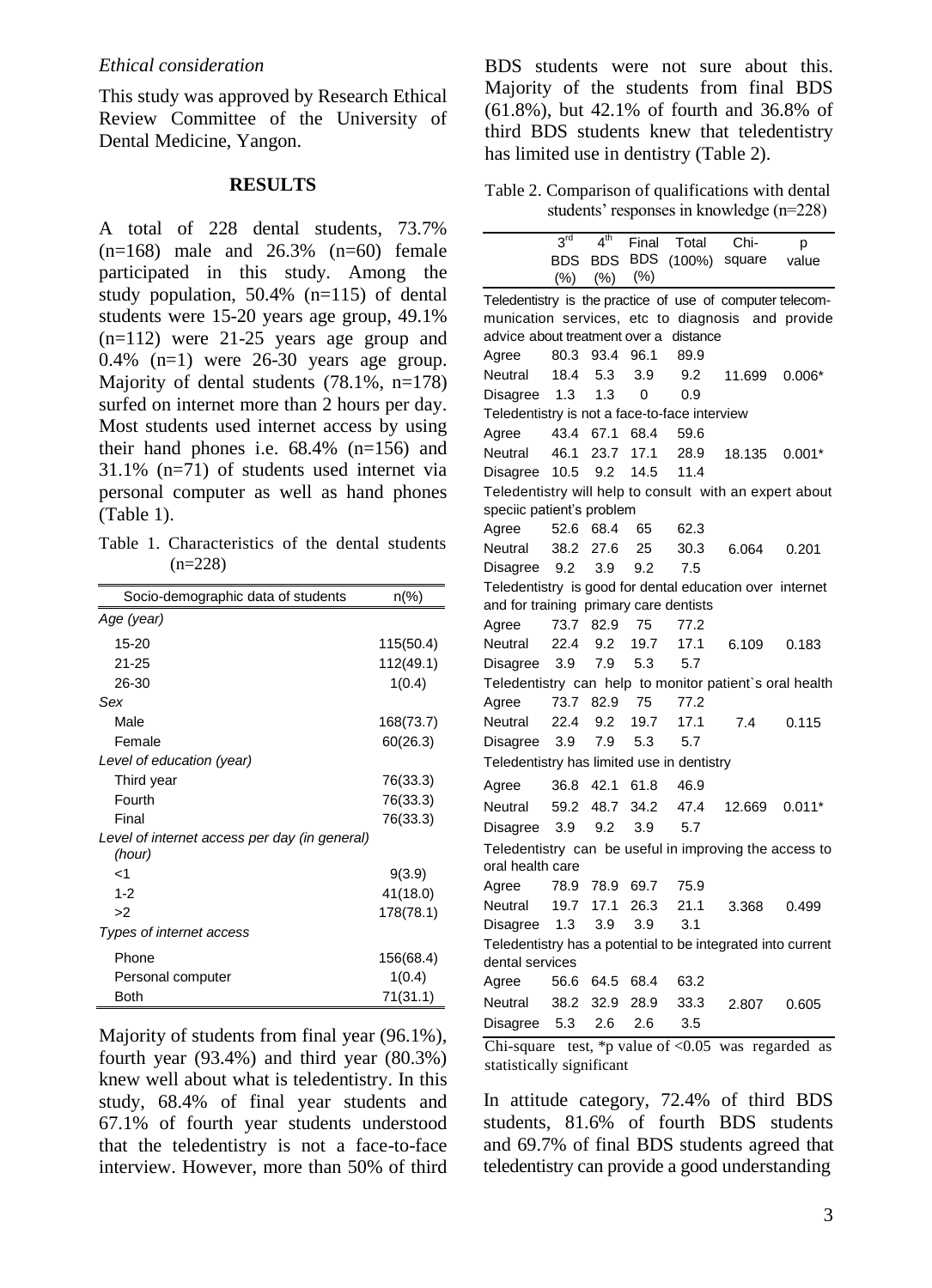Table 3. Comparison of qualifications with dental students' responses in attitude (n=228)

|                                                             | $3^{\text{rd}}$ | 4 <sup>th</sup> | Final      | Total     | Chi-          | р        |
|-------------------------------------------------------------|-----------------|-----------------|------------|-----------|---------------|----------|
|                                                             | <b>BDS</b>      | <b>BDS</b>      | <b>BDS</b> | $(100\%)$ | square        | value    |
|                                                             | $(\% )$         | $(\% )$         | (% )       |           |               |          |
| Teledentistry can provide me a good understanding of        |                 |                 |            |           |               |          |
| the patient's oral health problem over the internet         |                 |                 |            |           |               |          |
| Agree                                                       | 72.4            | 81.6            | 69.7       | 74.6      | 11.914 0.011* |          |
| Neutral                                                     | 27.6            | 11.8            | 27.6       | 22.4      |               |          |
| Disagree                                                    | 0               | 6.6             | 2.6        | 3.1       |               |          |
| Using teledentistry, I will be able to monitor my patient's |                 |                 |            |           |               |          |
| condition well                                              |                 |                 |            |           |               |          |
| Agree                                                       | 51.3            | 38.2            | 38.2       | 42.5      |               |          |
| Neutral                                                     | 42.1            | 48.7            | 40.8       | 43.9      | 8.553         | 0.073    |
| Disagree                                                    | 6.6             | 13.2            | 21.1       | 13.6      |               |          |
| I think dental examinations are accurate via computers      |                 |                 |            |           |               |          |
| and Intraoral camer a as in the traditional office setting  |                 |                 |            |           |               |          |
| Agree                                                       | 46.1            | 59.2            | 38.2       | 47.8      |               |          |
| Neutral                                                     | 39.5            | 26.3            | 35.5       | 33.8      | 9.505         | 0.050    |
| Disagree                                                    | 14.5            | 14.5            | 26.3       | 18.4      |               |          |
| I think children and parents would be receptive to having   |                 |                 |            |           |               |          |
| a edental examination done via computers and Intraoral      |                 |                 |            |           |               |          |
| camera                                                      |                 |                 |            |           |               |          |
| Agree                                                       | 73.7            | 82.9            | 75         | 77.2      |               |          |
| Neutral                                                     | 22.4            | 9.2             | 19.7       | 17.1      | 6.109         | 0.183    |
| Disagree                                                    | 3.9             | 7.9             | 5.3        | 5.7       |               |          |
| Teledentistry is convenient form of oral health care        |                 |                 |            |           |               |          |
| delivery which makes dental examination easier              |                 |                 |            |           |               |          |
| Agree                                                       | 53.9            | 75              | 52.6       | 60.5      |               |          |
| Neutral                                                     | 40.8            | 22.4            | 36.8       | 33.3      | 11.942 0.016* |          |
| Disagree                                                    | 5.3             | 2.6             | 10.5       | 6.1       |               |          |
| Teledentistry will be a standard way of oral health         |                 |                 |            |           |               |          |
| care delivery                                               |                 |                 |            |           |               |          |
| Agree                                                       | 51.3            | 56.6            | 36.8       | 48.2      |               |          |
| Neutral                                                     | 40.8            | 30.3            | 39.5       | 36.8      | 11.236        | $0.023*$ |
| Disagree                                                    | 7.9             | 13.2            | 23.7       | 14.9      |               |          |
| Teledentistry can save time and reduce cost for me          |                 |                 |            |           |               |          |
| Agree                                                       | 47.4            | 63.2            | 60.5       | 57        |               |          |
| Neutral                                                     | 38.2            | 27.6            | 26.3       | 30.7      | 4.922         | 0.3      |
| Disagree                                                    | 14.5            | 9.2             | 13.2       | 12.3      |               |          |
| I think teledentistry can increase accessibility of the     |                 |                 |            |           |               |          |
| specialists to rural and underserved communities for        |                 |                 |            |           |               |          |
| their dental needs                                          |                 |                 |            |           |               |          |
| Agree                                                       | 50              | 71.1            | 67.1       | 67.1      |               |          |
| Neutral                                                     | 47.4            | 26.3            | 28.9       | 28.9      | 22.857        | $0.000*$ |
| Disagree                                                    | 2.6             | 2.6             | 3.9        | 3.9       |               |          |

Chi-square test, \*p value of  $< 0.05$  was regarded as statistically significant

of the patient's oral health problem over the internet. Again, fourth year students (75%) agreed that "teledentistry is convenient form of oral health care delivery which makes dental examination easier". It seems that fourth BDS students had better attitude level than that of third (53.9%) and final BDS (52.6%).

Regarding the statement "Teledentistry will be a standard way of oral health care delivery" 56.6% of fourth BDS students and 51.3% of third BDS students had higher attitude level than final year students (36.8%) (p*<*0.05) (Table 3). Higher percentage of the participants (50%) from third BDS, 71.1% from fourth BDS, and 67.1% from final BDS students thought teledentistry can increase accessibility of the specialists to rural and underserved communities for their dental needs. As previous categories, fourth BDS students had higher attitude level than that of other student groups (p*<*0.05) (Table 3).

Table 4. Knowledge and attitude level of dental students (n=228)

|                  | Level | $No(\%)$  | Total          |
|------------------|-------|-----------|----------------|
|                  |       |           | $n\frac{9}{6}$ |
| Knowledge level* | Good  | 88(38.6)  | 228(100)       |
|                  | Poor  | 140(61.4) |                |
| Attitude level + | Good  | 108(47.4) | 228(100)       |
|                  | Poor  | 120(52.6) |                |

\*Knowledge score above mean is assumed as good knowledge level and below mean is assumed as the poor knowledge level.

+Attitude score above mean is assumed as good attitude level and below mean is assumed as the poor attitude level.

When total knowledge and attitudes scores were considered, the raw scores were calculated for all the sections of knowledge and attitude. Among 228 dental students, majority of students had poor knowledge level regarding teledentistry (61.4%) as well as they have higher percentage in poor attitude level (56.6%) (Table 4).

#### **DISCUSSION**

Information technology coordinated with dental care services known as teledentistry, is an instant and beneficial information transferring system via internet or telecommunication over remote distances and has now developed immense changes in the field of dental care services. $9$  It is now possible for Myanmar people as the country is rapidly blooming with information technology.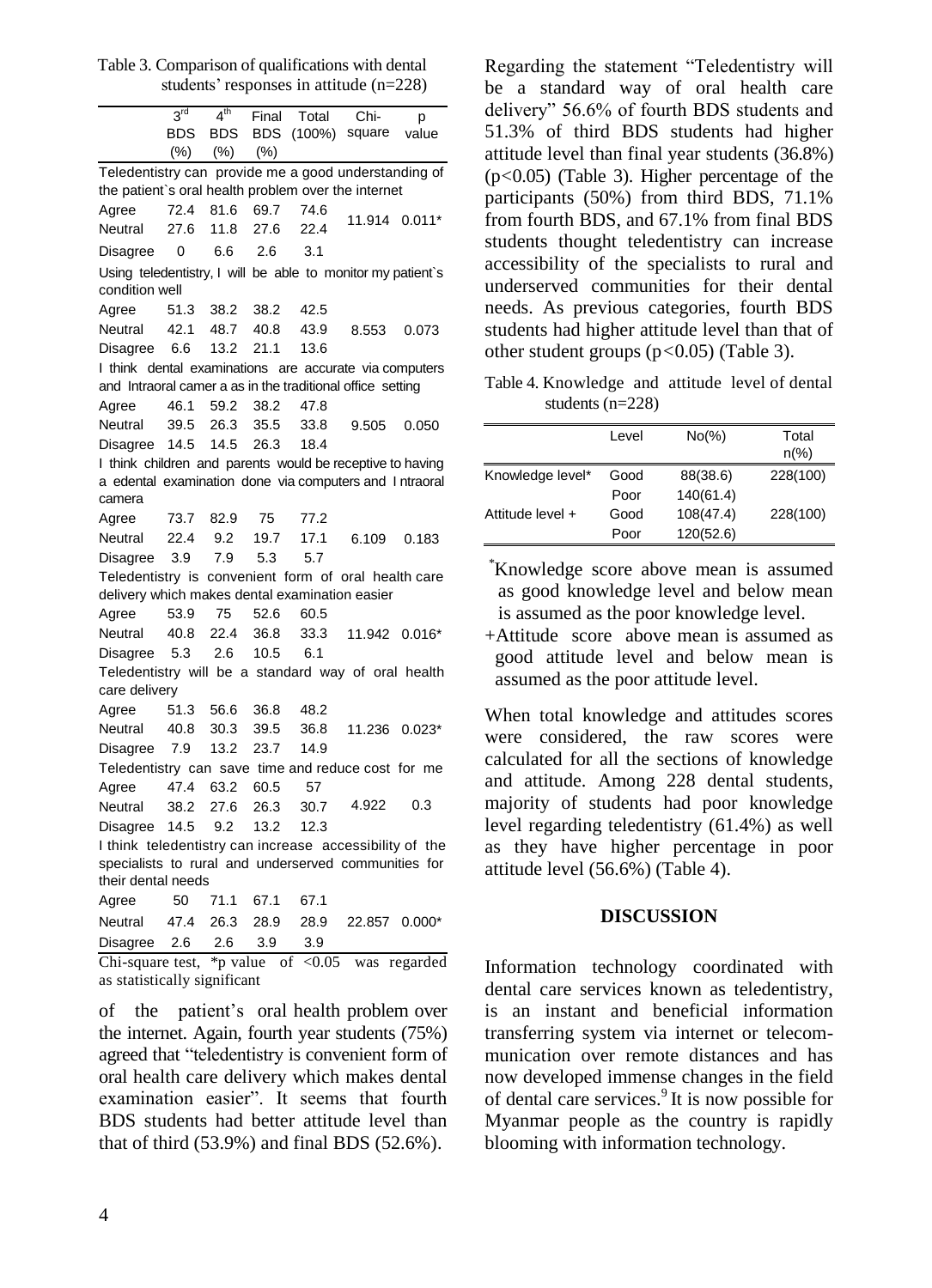Therefore, it is essential to explore the dental students' awareness to the teledentistry, with the aim of facilitation in the implementation of teledentistry in Myanmar. When enquiring about knowledge regarding teledentistry, majority of study population had good knowledge level in defining teledentistry, among them, final year students possess better knowledge level than that of remaining groups. The reason may be due to the fact that the final year students were familiar with the concept of academic education on internet and had more chances to attend the continuing dental education programs. The current study depicted that majority of the participants (89.9%) have sound knowledge on "teledentistry is the practice of use of computers, internet and intraoral camera technologies to diagnose and provide advice about treatment over a distance". This is contrary with the study of Singh and Suma in 2016, where they explored a non-significant result with this issue.<sup>9</sup> On the other hand, similar findings in "what is the teledentistry" as mentioned in this study were noted in several studies.<sup>10, 11</sup> These varying findings pointed out the need of further studies regarding in teledentistry with various study populations, for instance, dentists from private and public sectors, or faculty staff. It was observed that majority of the dental students agreed that teledentistry has limited use in dentistry. Sen and co-workers reported that all fourth year students and more than 75% of third year students responded the same answer and it might be reflected by their education level. $^{12}$ 

In this study, 81.6% of fourth BDS students, about 70% of third and final BDS students agreed that "teledentsitry is a good understanding of the patient's oral health problem over the internet". Thus, fourth BDS students had higher attitude level than that of others (p*<*0.05). Inferring that fourth BDS students in UDMY have exposed to hospital setting in General Medicine and General Surgical wards, and this seems that they adapt better attitude towards this issue. This finding is similar to the study of Singh and Suma (2016) in which 87% of the study population

including practicing dentist and students agreed on the same issue.<sup>9</sup> Hence, this can be concluded that practicing dentists as well as dental students have a positive attitude on teledentistry in general. In addition, 75% of fourth year students in this study agreed that "teledentistry is a convenient form of oral health care delivery which makes dental examination easier". This finding is similar to that of Singh and Suma in which most of the respondents in their study agreed for the similar statement.<sup>9</sup> Again, the authors found that majority of participants knew that "teledentistry will be a standard way of oral health care delivery".<sup>9</sup>

More than 50% of third and fourth year students have similar positive attitude in the current study (p*<*0.05). Reporting attitude to the statement of "Teledentistry can increase accessibility of the specialists to rural and underserved communities for their dental needs", 71.1% of fourth BDS students, 67.1% of final BDS students and 50% of third BDS students had significantly higher attitude score (p*<*0.05). These findings are in accordance with the report of Singh and Suma which revealed 90% of the participants agreed with same statement and this was the key features of their report that all dental professionals accepted that teledentistry must implement for oral health care to the rural population.<sup>9</sup> In determining knowledge level regarding teledentistry, only 38.6% of the under graduate students in this study had good knowledge level on the teledentistry.

The present study is in contrast with the study of Sen and co-workers where they found that undergraduate students had comparatively better knowledge and awareness related to teledentistry compared to postgraduate students.<sup>12</sup> Aforementioned studies with the results of the current study indicated that students as well as dentists in the field of dentistry had positive attitude towards the teledentistry, thus dental health education and training purpose with teledentistry may useful for remote area. It would be of interest to expand the teledentistry research to postgraduate and practicing dentists. However,